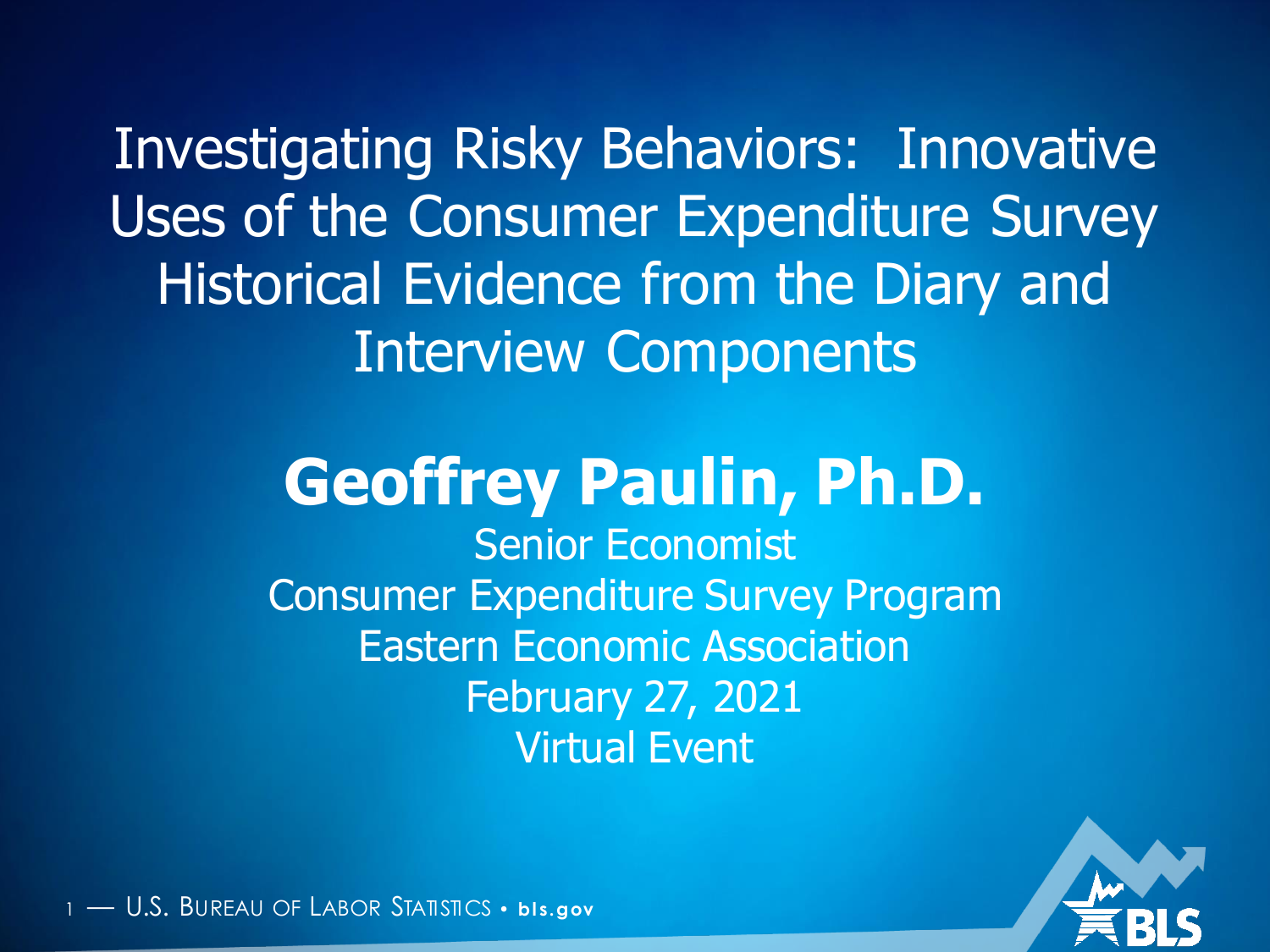#### **Caveat Emptor:**



\***This presentation is based on work in progress. The work is exploratory. All results are preliminary. No formal theories have been proposed or tested. However, no data were harmed in the production of this presentation.**

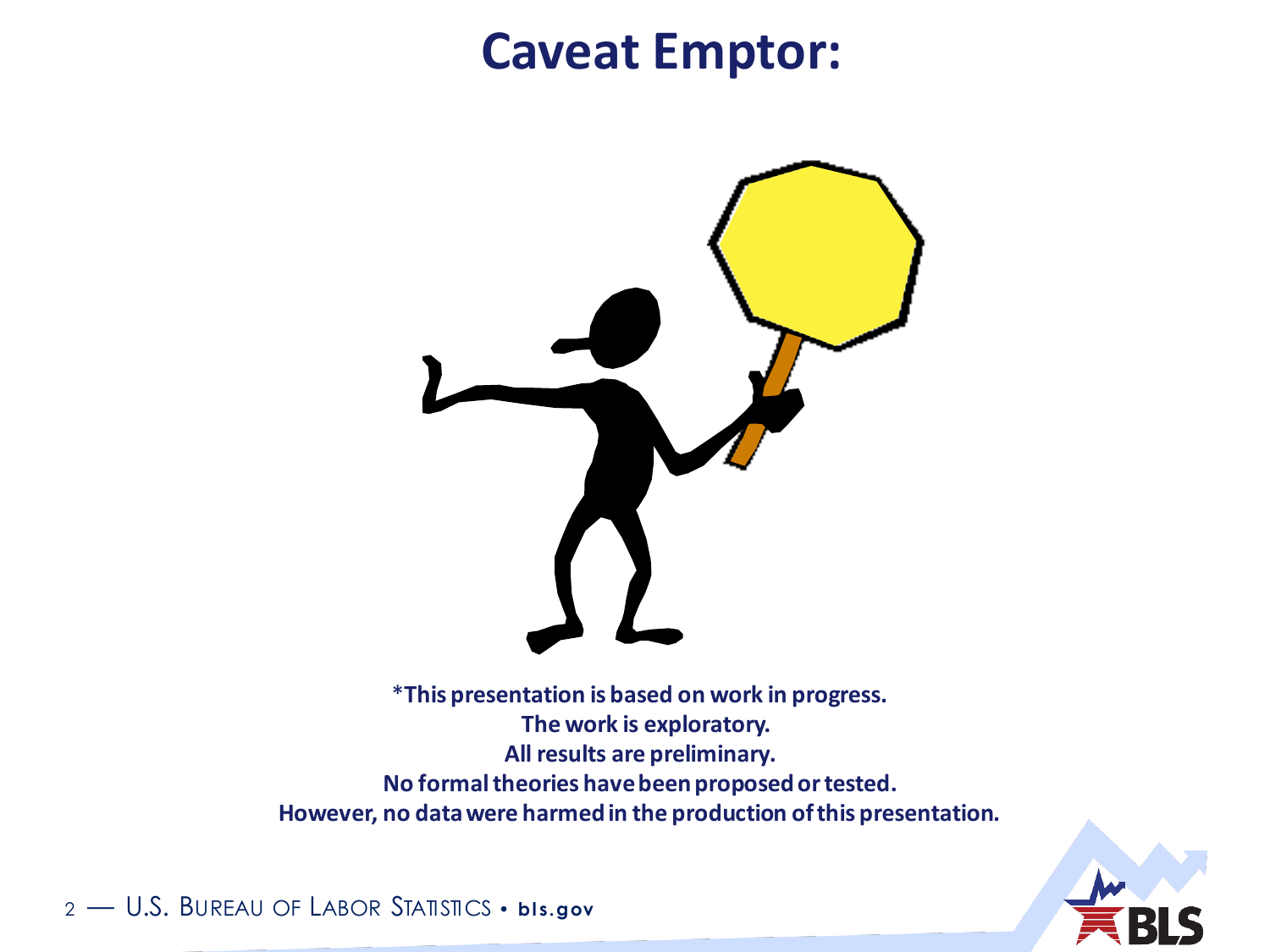## **Part 1: Risky Behaviors and Age…**



*Trends in Alcohol, Tobacco, and Fast Food Expenditures by Young Adults (Diary)* 

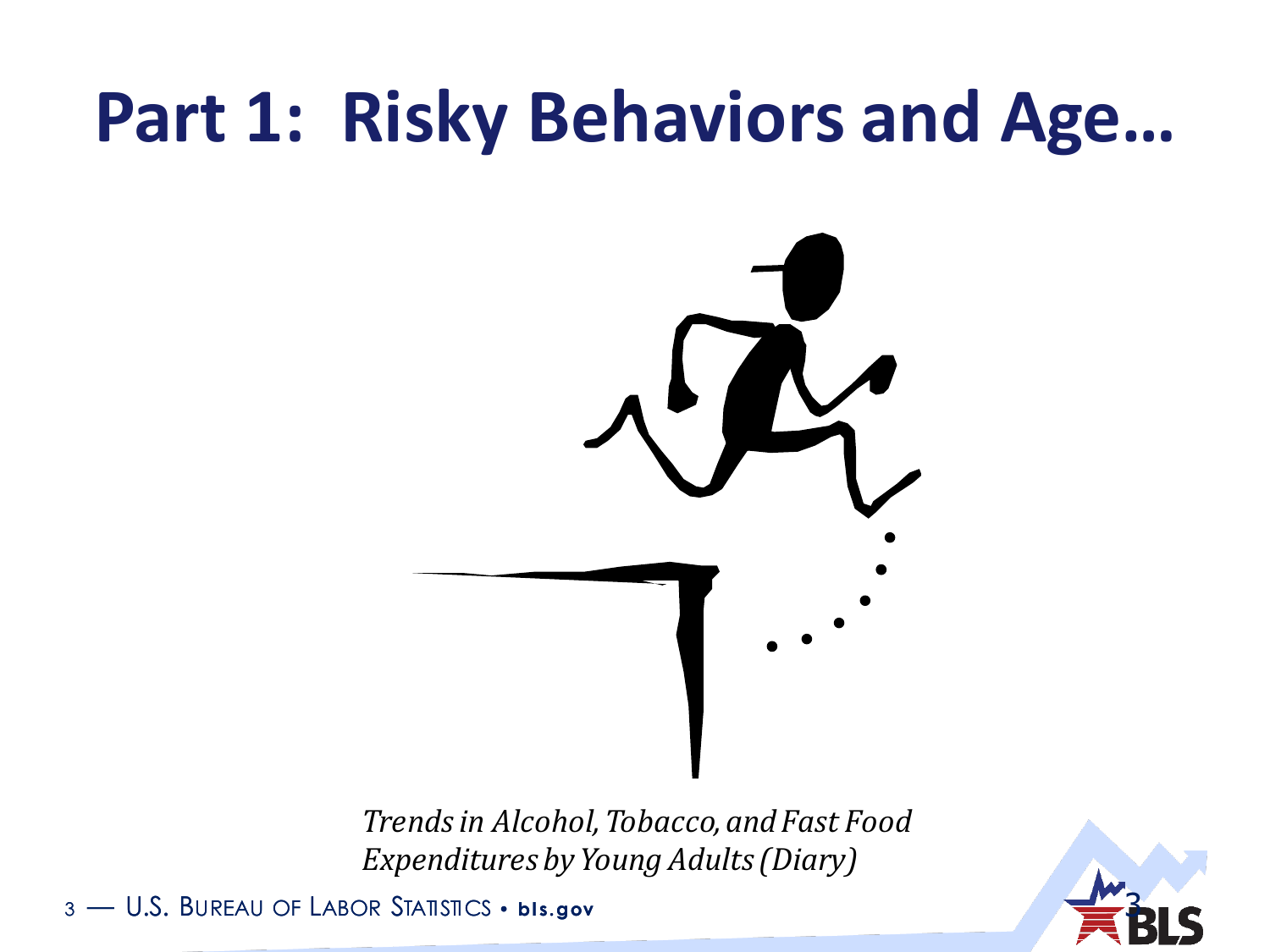## **Motivations:**

- **The CDC produces a report (annually, since** 1991) showing trends in risky behaviors for young adults.
- Young adults are both our present AND our future
	- Current employment leads to higher tax revenue, Social Security inputs, etc.
	- Behaviors today affect health status in later years

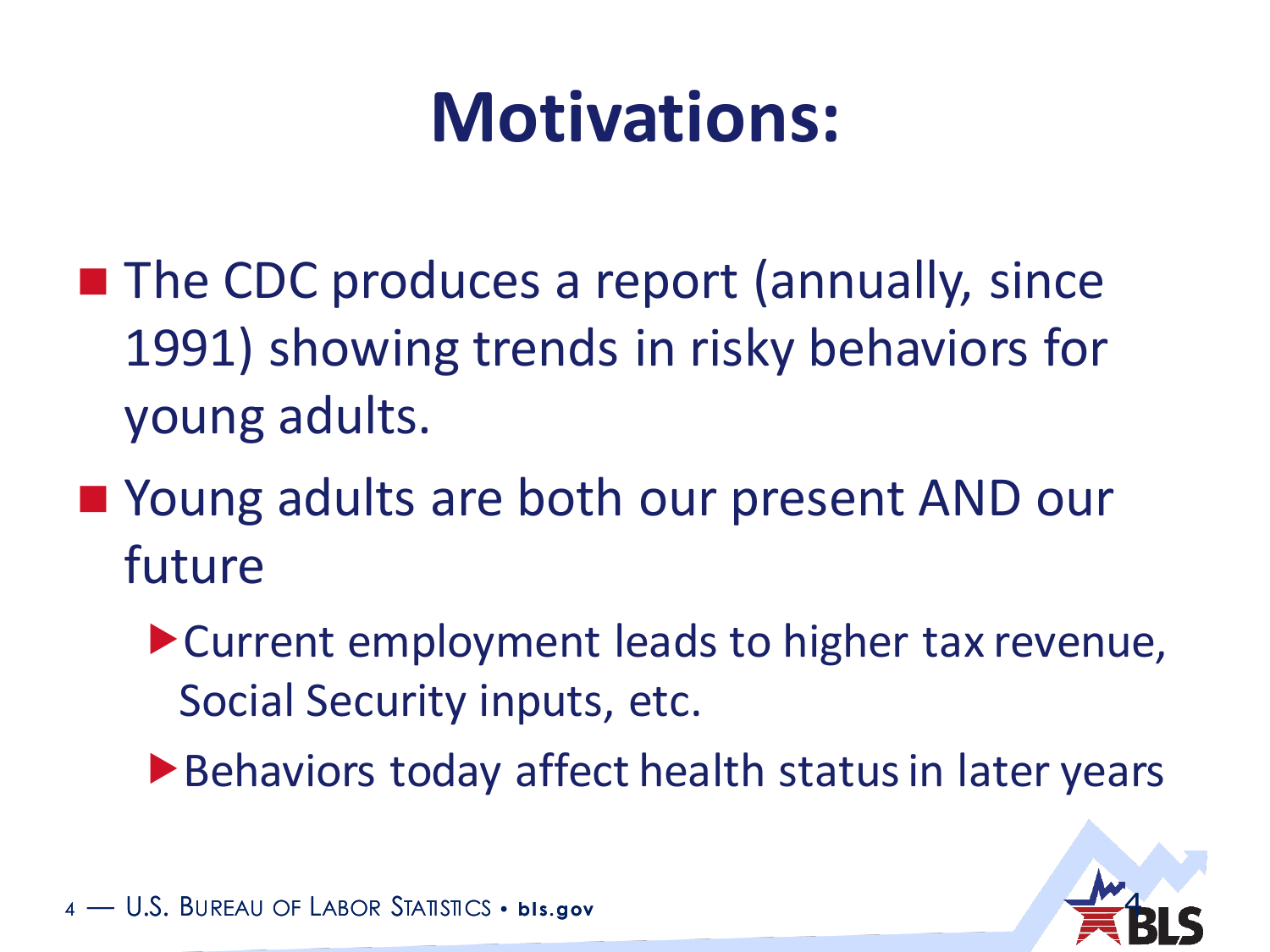## **This presentation:**

- Uses data from the Consumer Expenditure Survey (CE)
- Compares young adults (under 25) with the rest of the population
- Describes: trends in expenditure levels; percent reporting; and budget shares

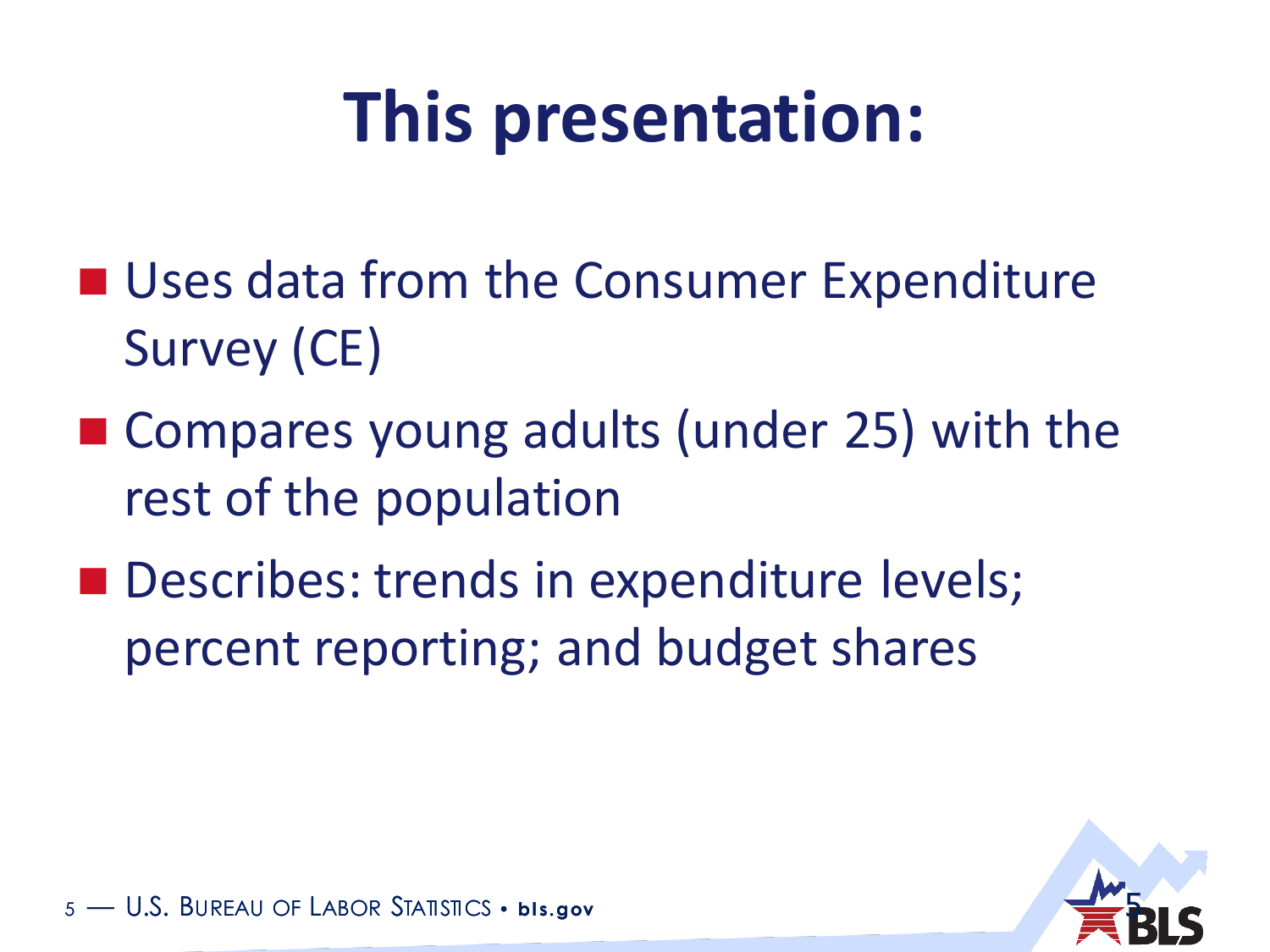## **The Data:**

- Tabular (so far)
- Mostly available online (exception: Percent reporting)
- Are weighted to reflect the population



– U.S. Bureau of Labor Statistics • bis.gov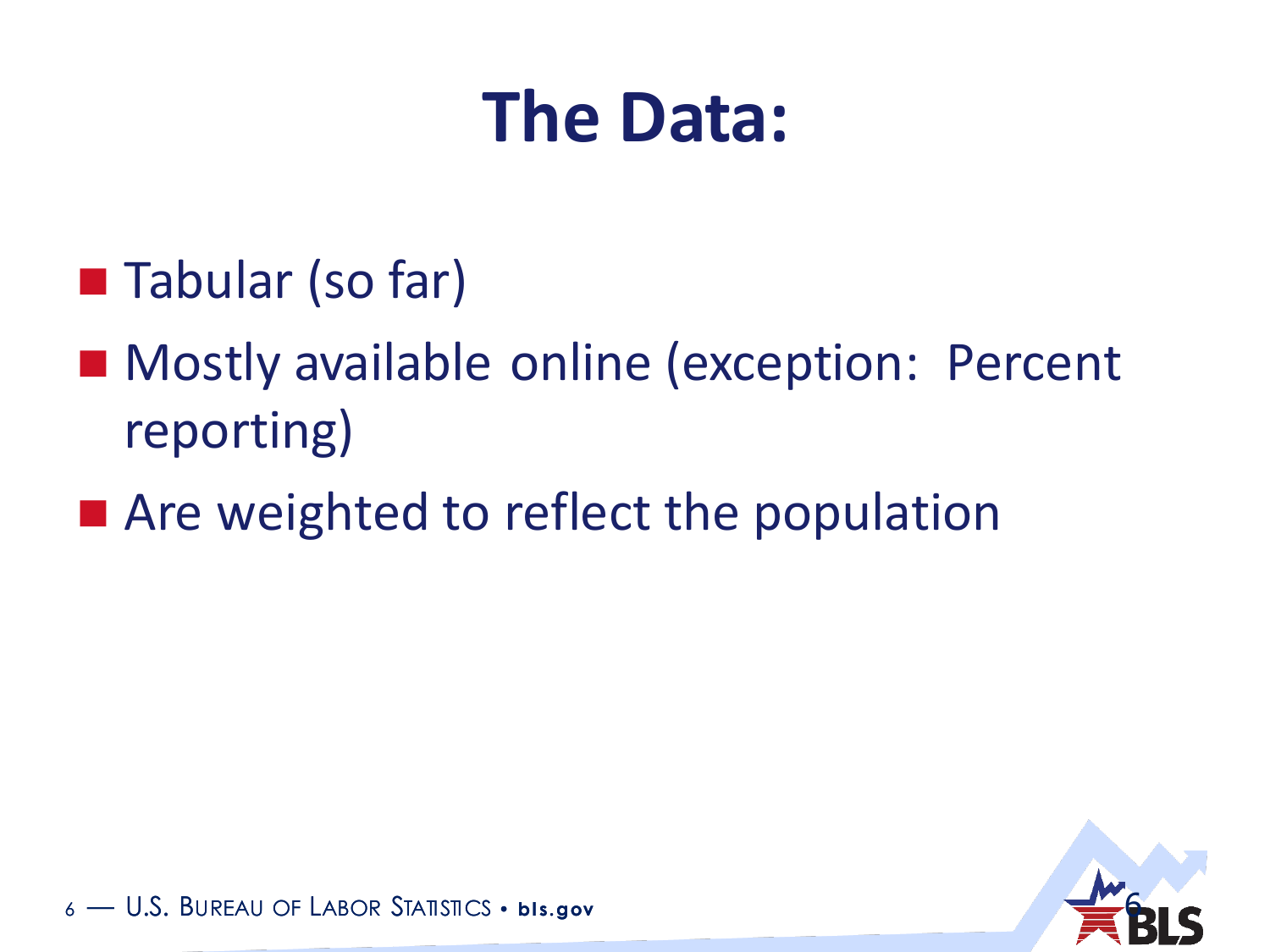## **Additional Notes:**

- Data for alcoholic beverages and most food away from home are published from the Diary Survey. However, expenditures for tobacco and smoking supplies are derived mostly from the Interview Survey.
- For this presentation, total food away from home is examined. However, expenditures for fast food are available on tables by type of meal (breakfast, lunch, dinner, and snack).

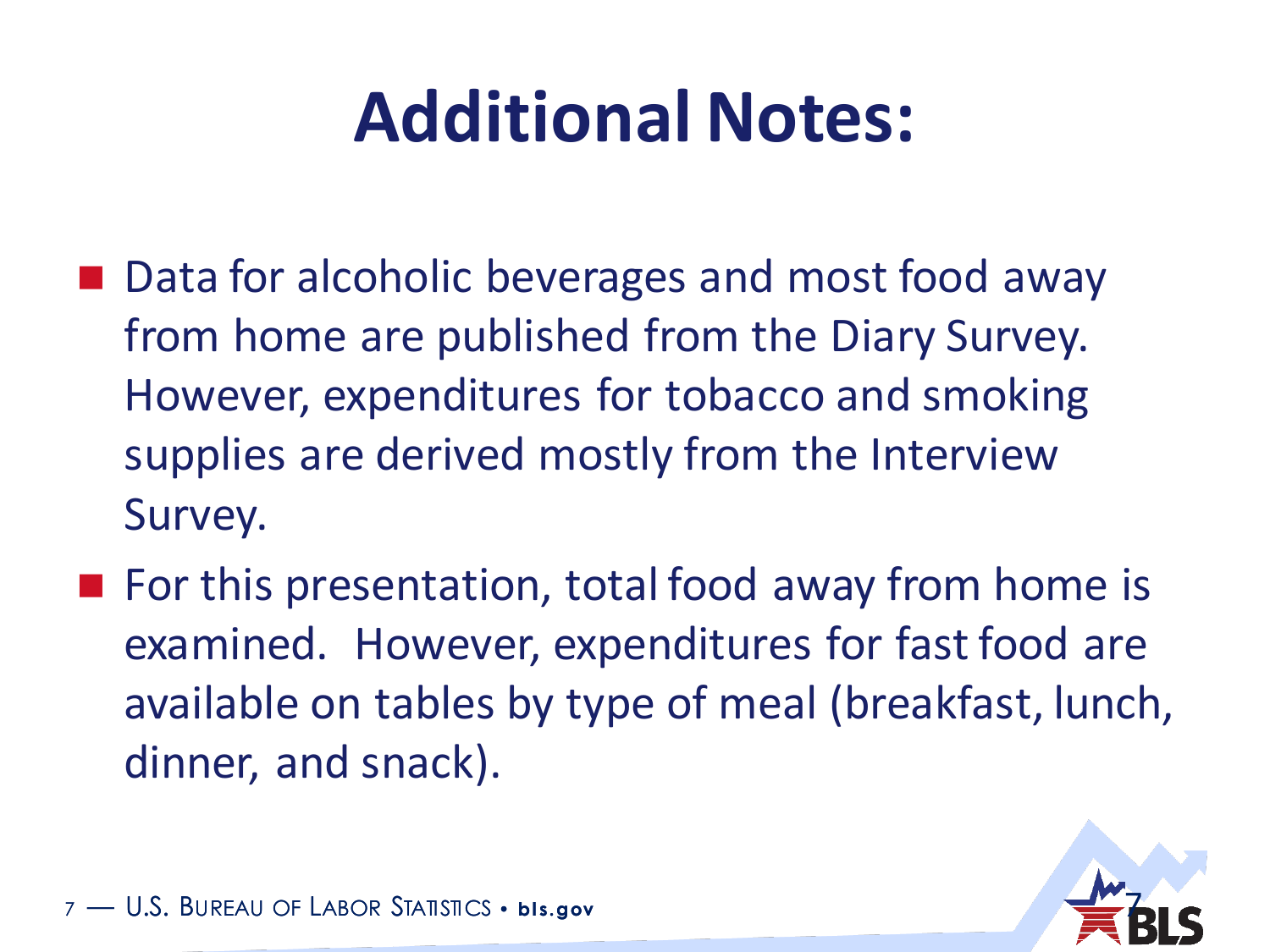#### **Why total "food away" for now?**

- The online tool used to compute trends in this presentation does not provide details on food away from home.
- **Percent reporting (described subsequently) is not** available on tables for all "fast food," but only for each meal. Computing for all "fast food" requires microdata.

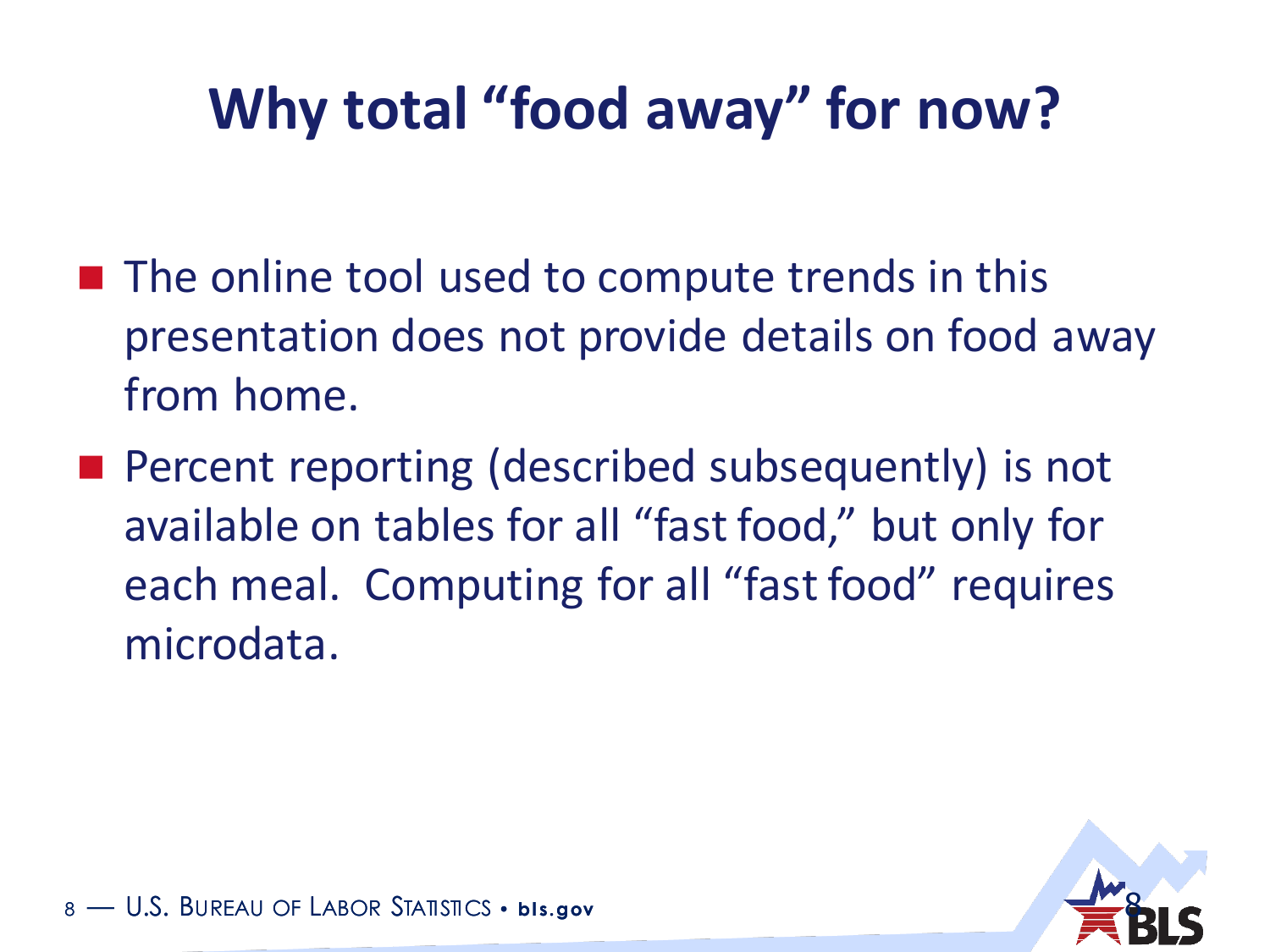### **Findings:**



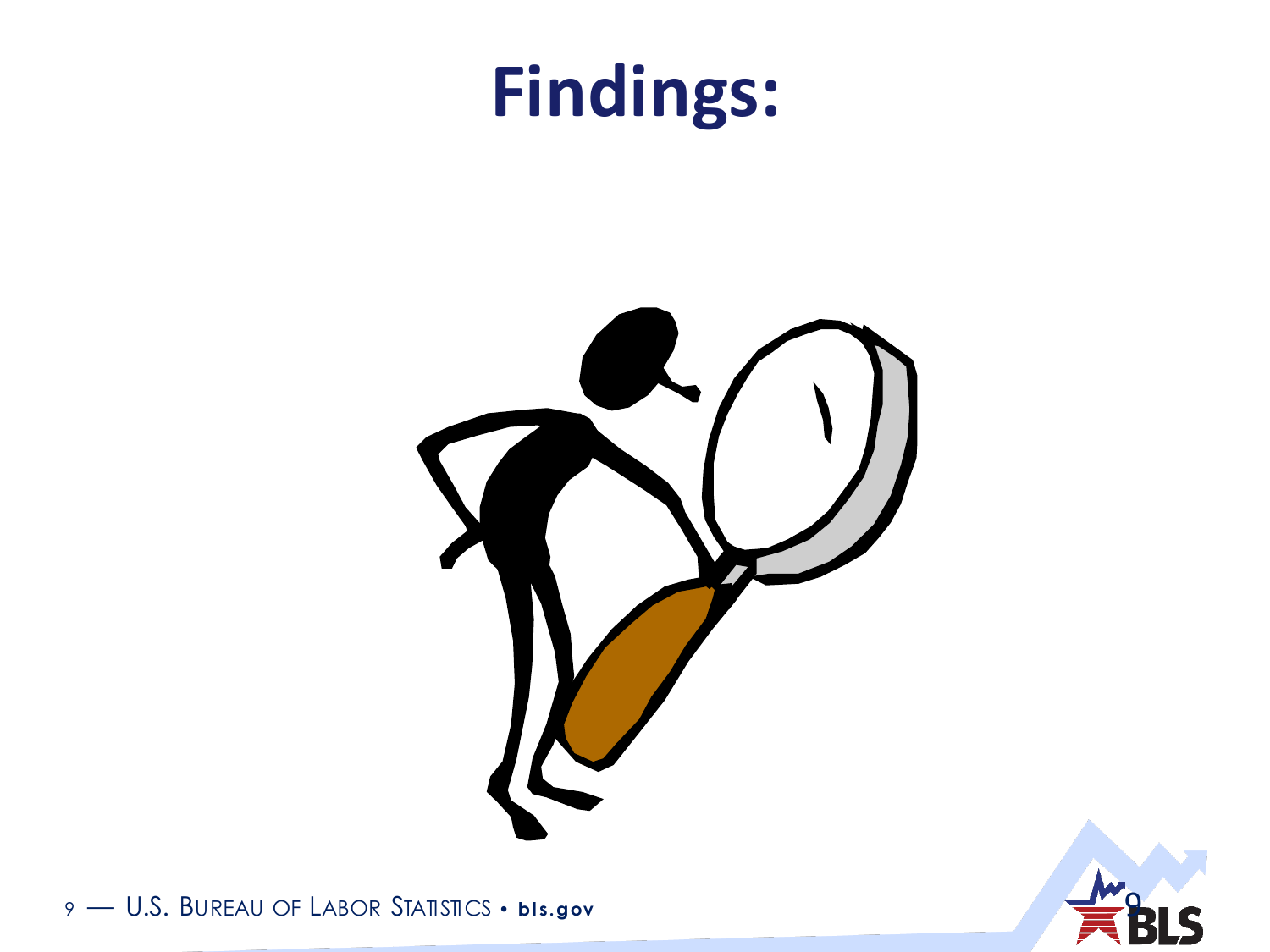### **Trends**



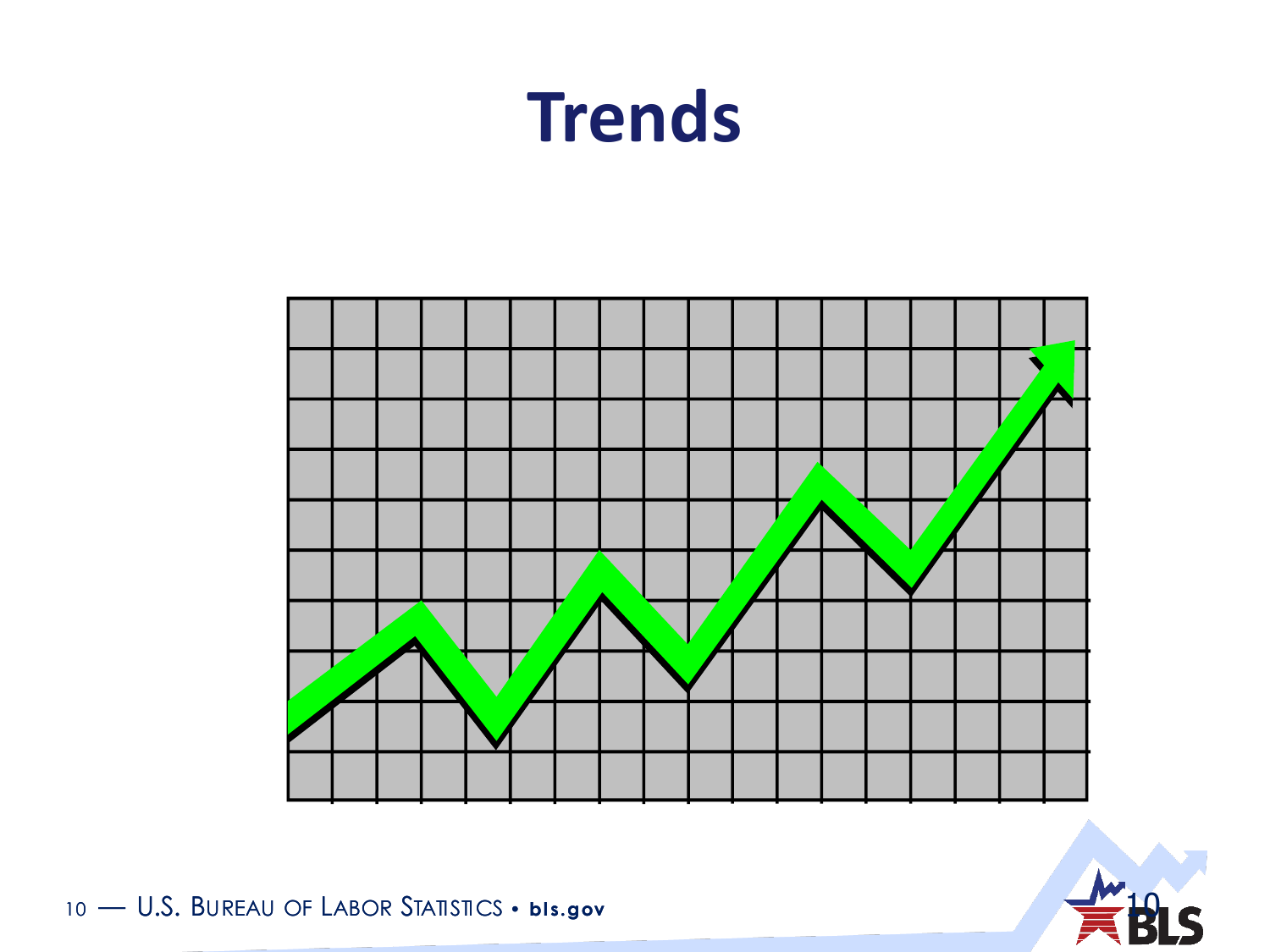# **Before examining graphs, some general findings are:**

- **Expenditure patterns move in similar** directions for both age groups.
- Young adults spend less on tobacco and food away from home, but more most years on alcohol.
- **Expenditures decline for each item in** response to the recent recession (2007-2009).

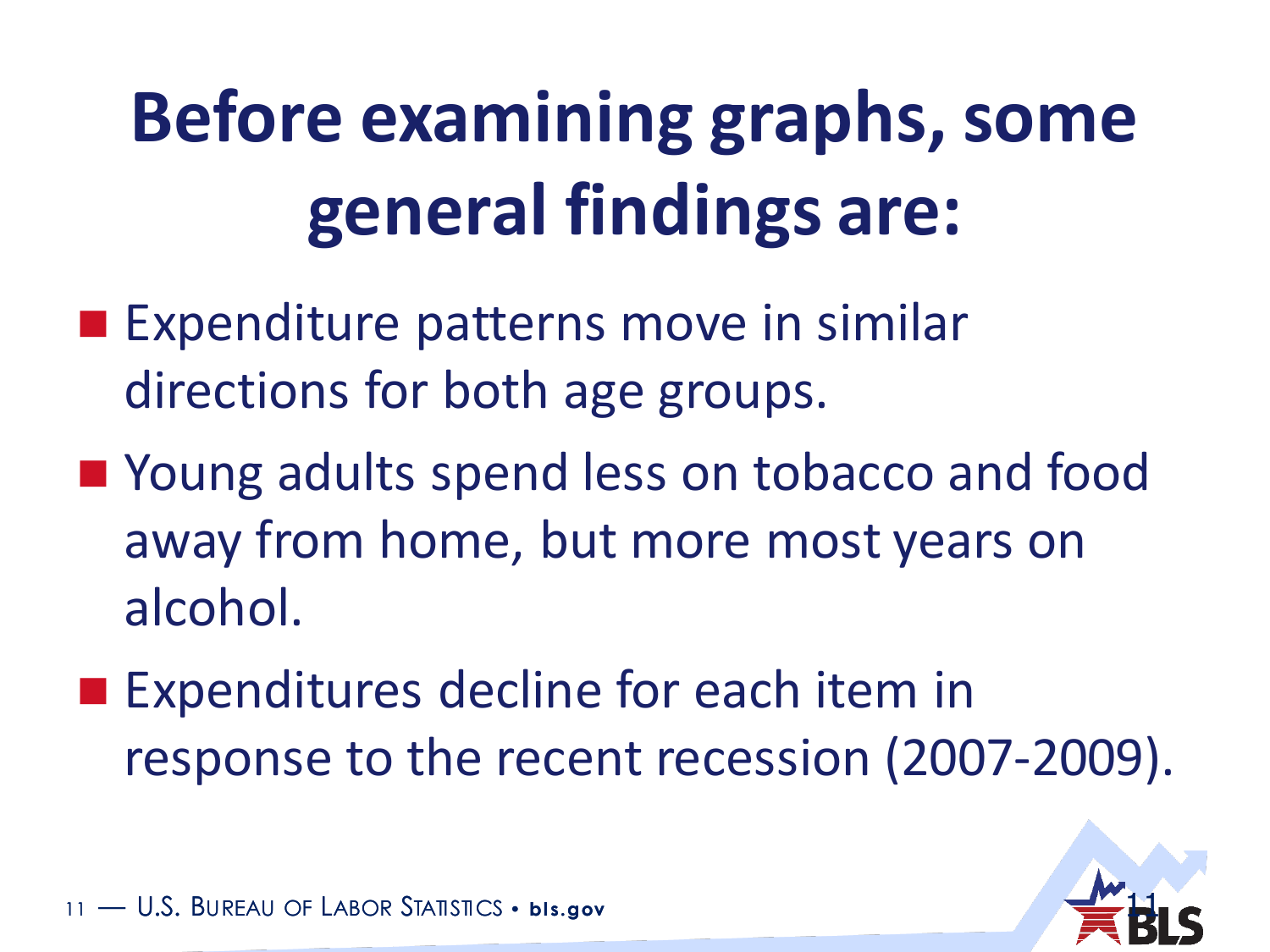## **Expenditures rise at a faster rate for young adults…**

Alcoholic Beverages, 1984-2013

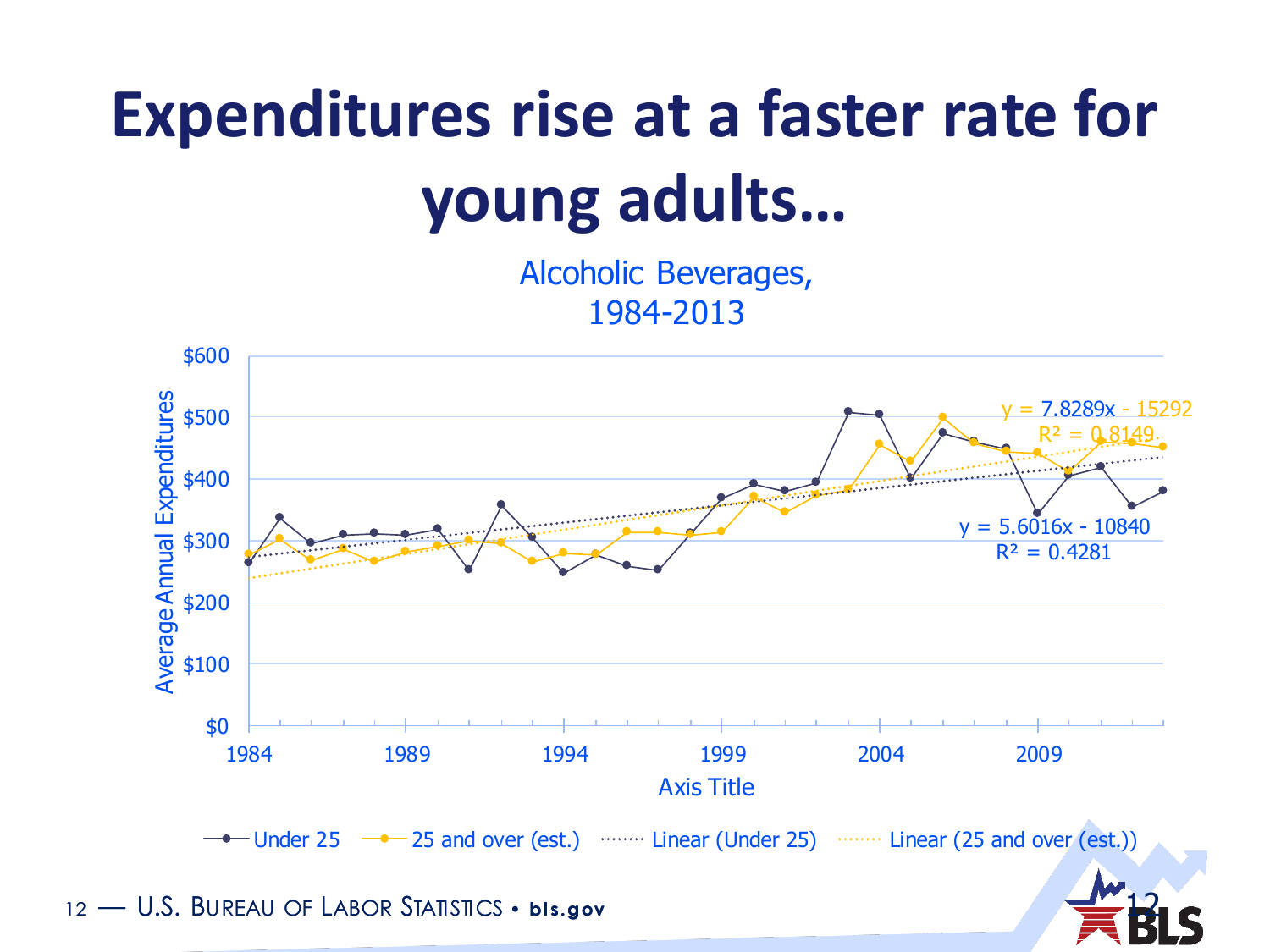#### **…At about the same rate for each group for tobacco and smoking supplies…**

Tobacco and Smoking Supplies, 1984-2013

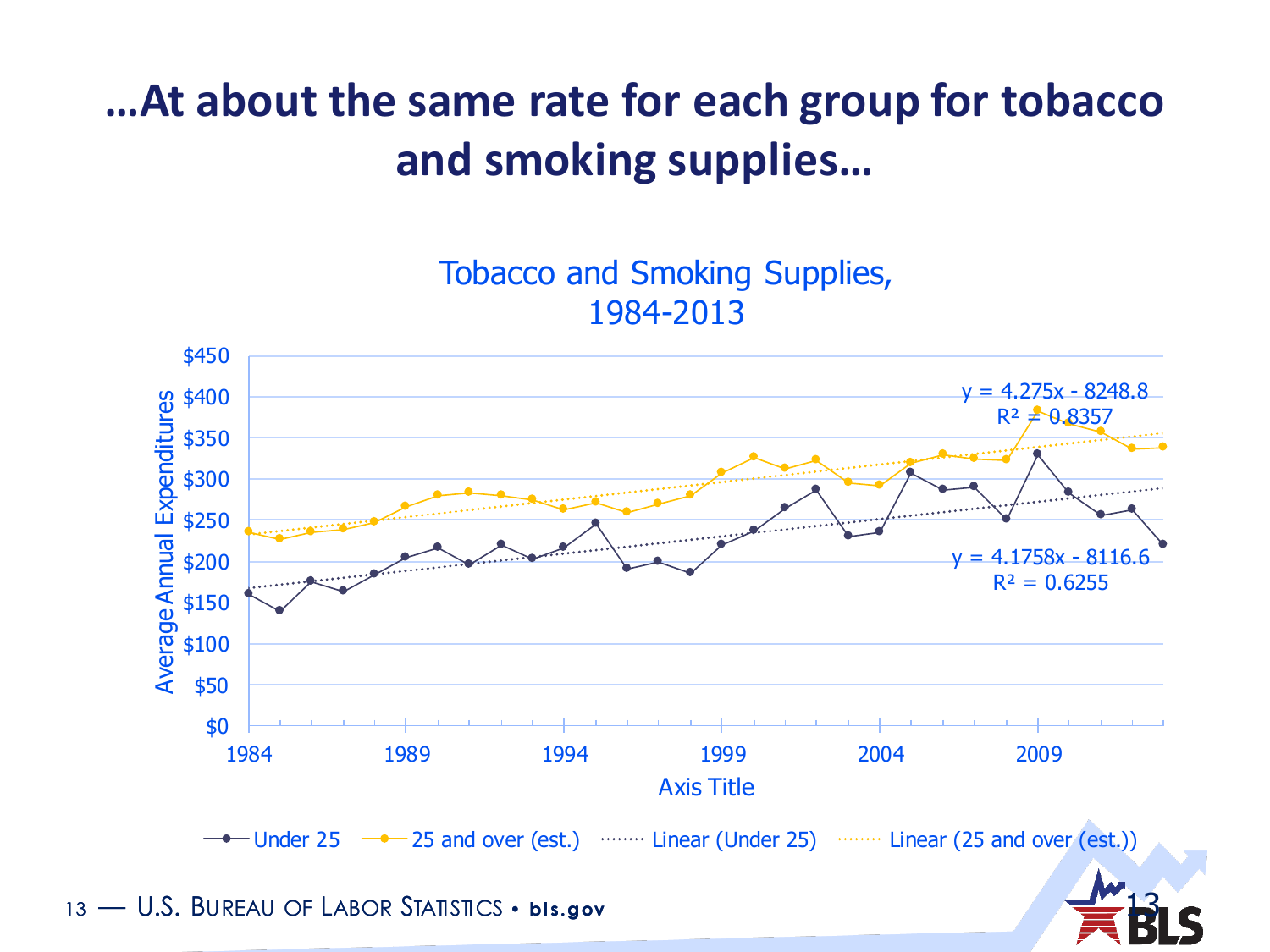#### **…and at a slower rate for young adults for food away from home.**

Food Away from Home, 1984-2013

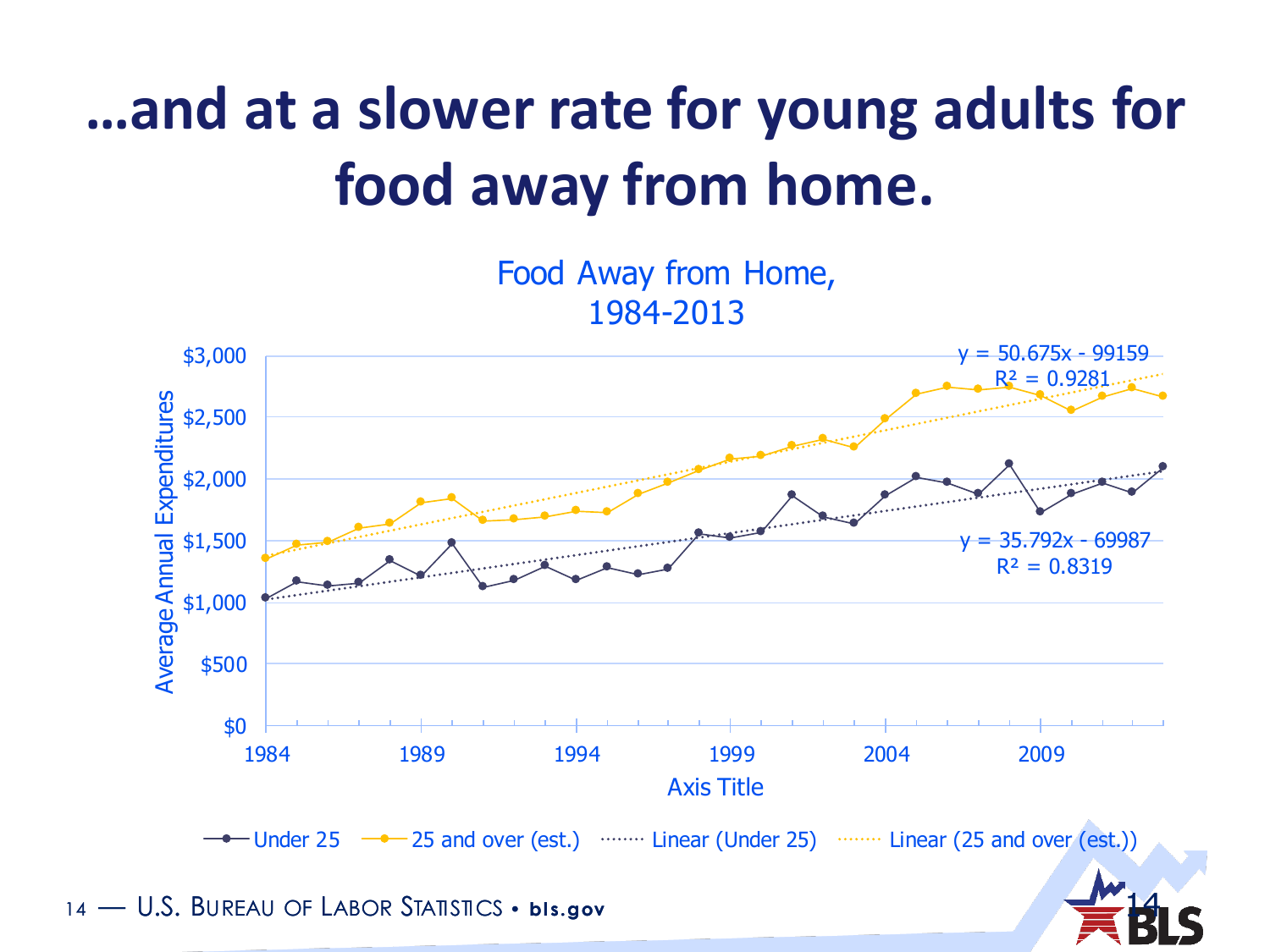## **Expenditures may differ because of percent reporting:**

- Averages in tables are for all consumers, even those who did not purchase.
- Dividing average expenditures by percent reporting shows average for those who actually purchased.

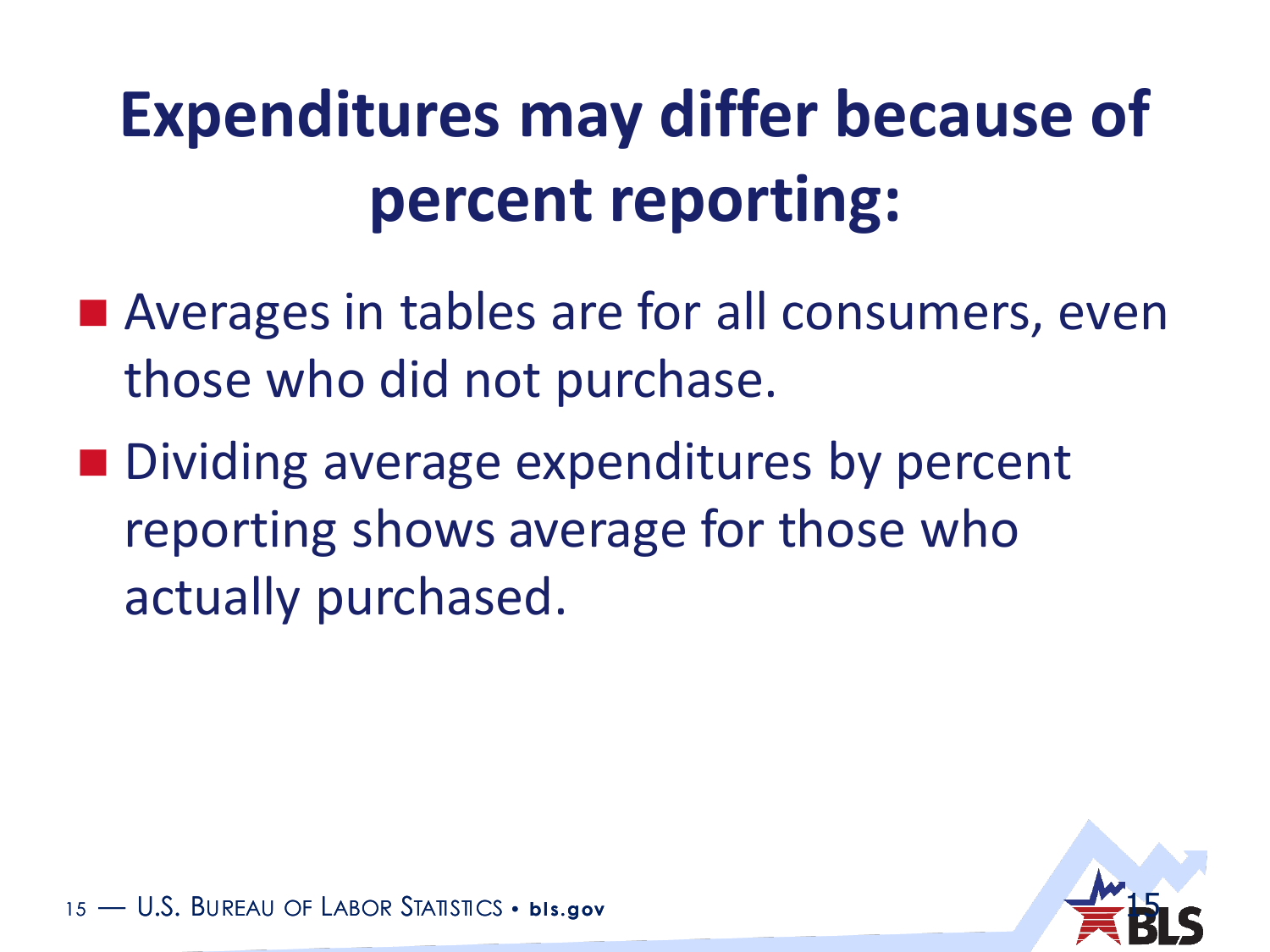## **Furthermore, percent reporting is important in its own right:**

It describes whether goods or services of interest are being purchased by a wide or narrow portion of each age group.

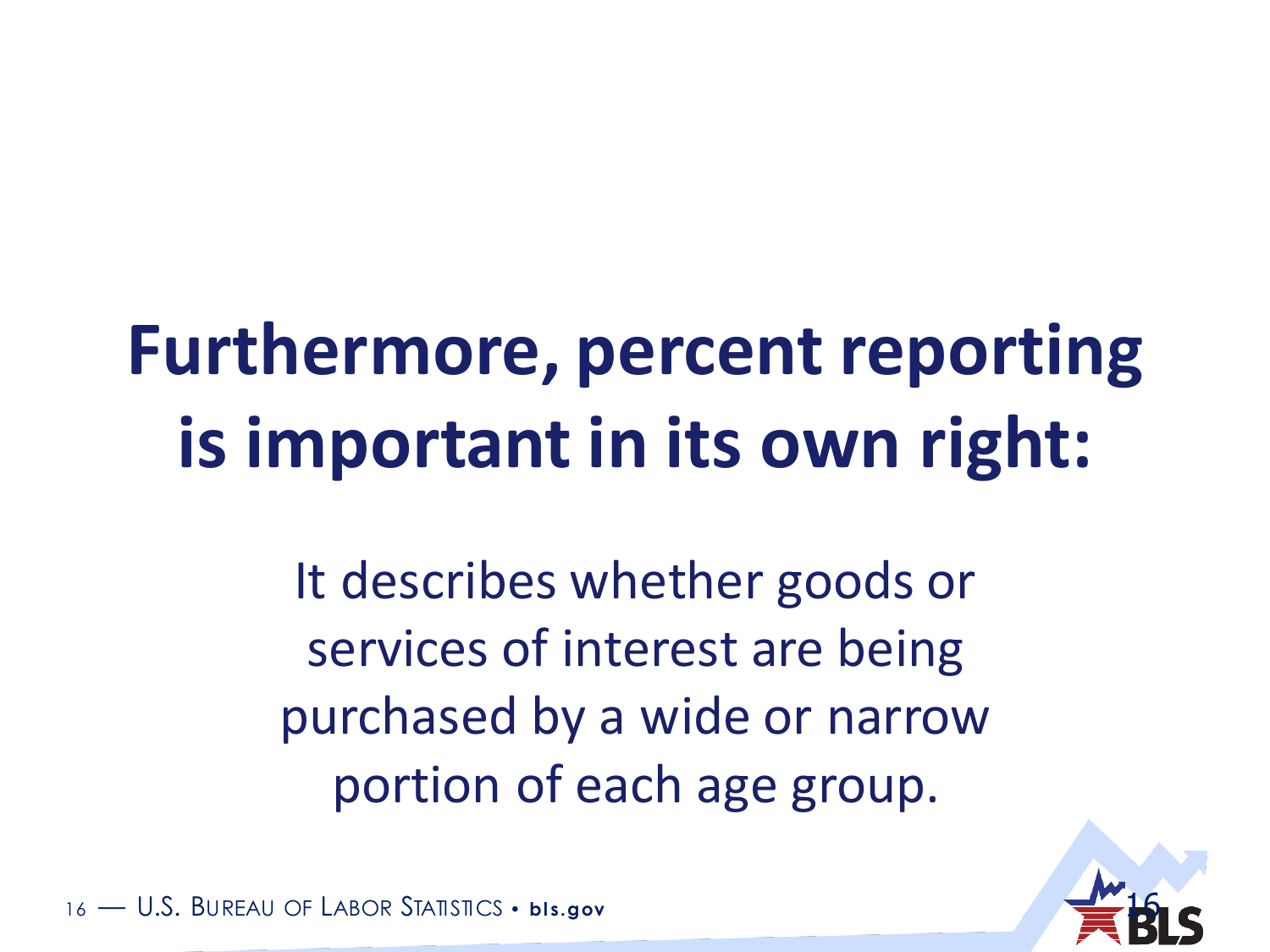#### **Percent reporting is about the same or less for young adults compared to the total population\* for alcohol…**

Percent Reporting: Alcoholic Beverages



Under 25 All Consumer Units

17

\*Percent reporting for 25 and older is not available on tables, and cannot be estimated from them. Therefore, "all consumer units" value is used.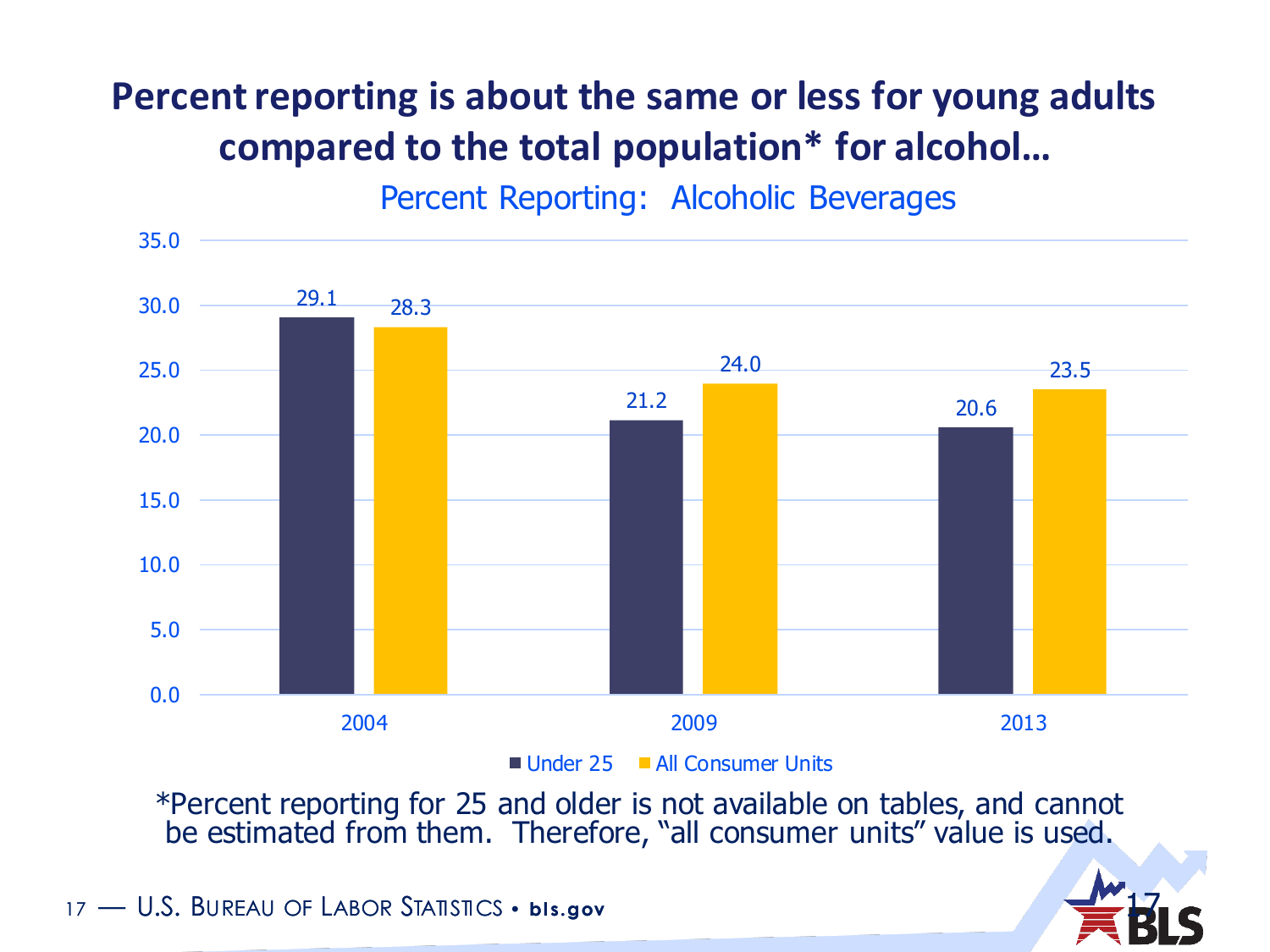# **…about the same for food away from home…**

Percent Reporting: Food Away from Home



18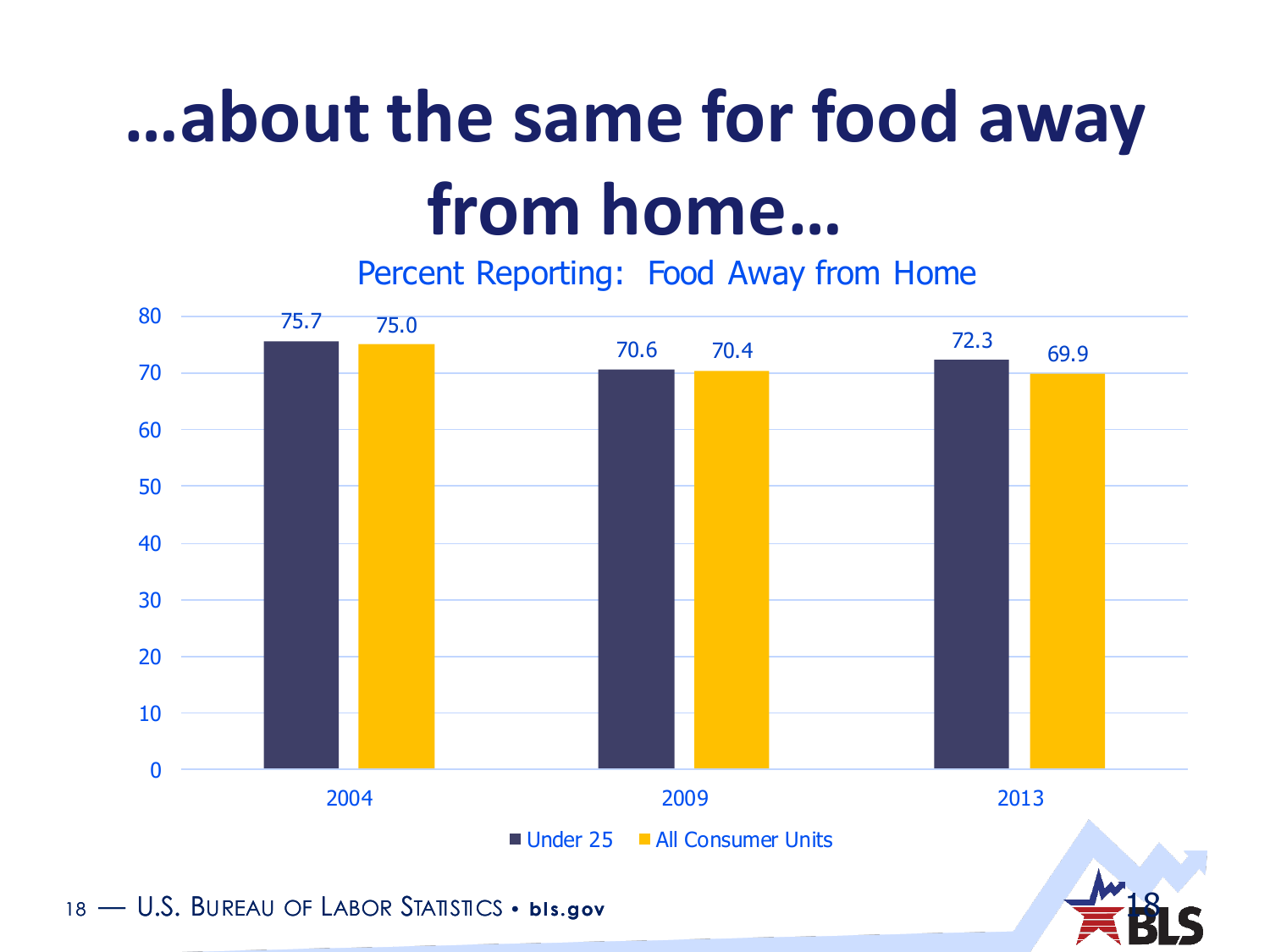# **…and noticeably less for tobacco, at least in 2013.**

Percent Reporting: Tobacco and smoking supplies

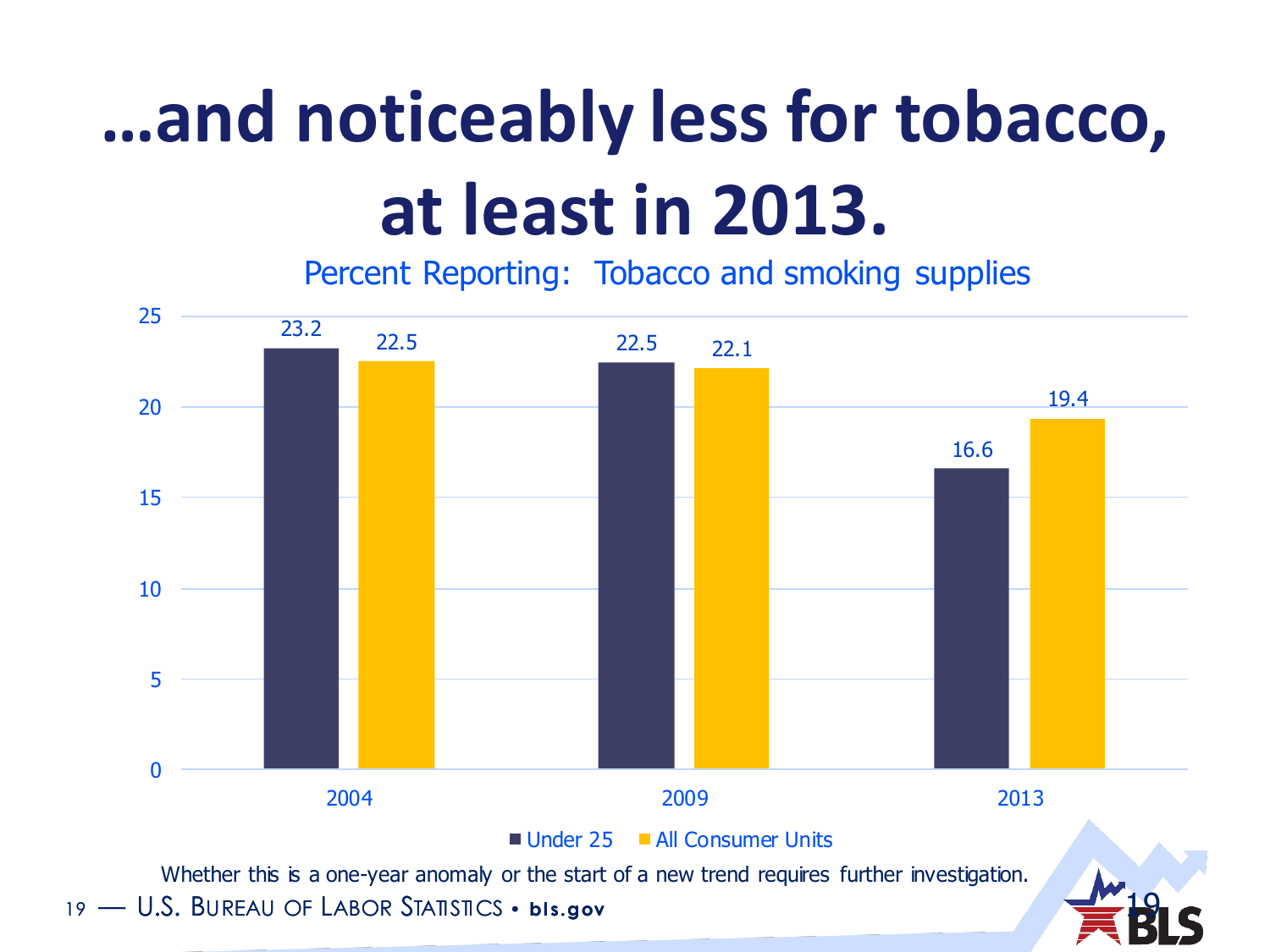## **Budget shares are also of interest:**

- Young adults may spend less on average for specific goods because they have lower incomes, and therefore spend less generally;
- So how do they allocate total expenditures?

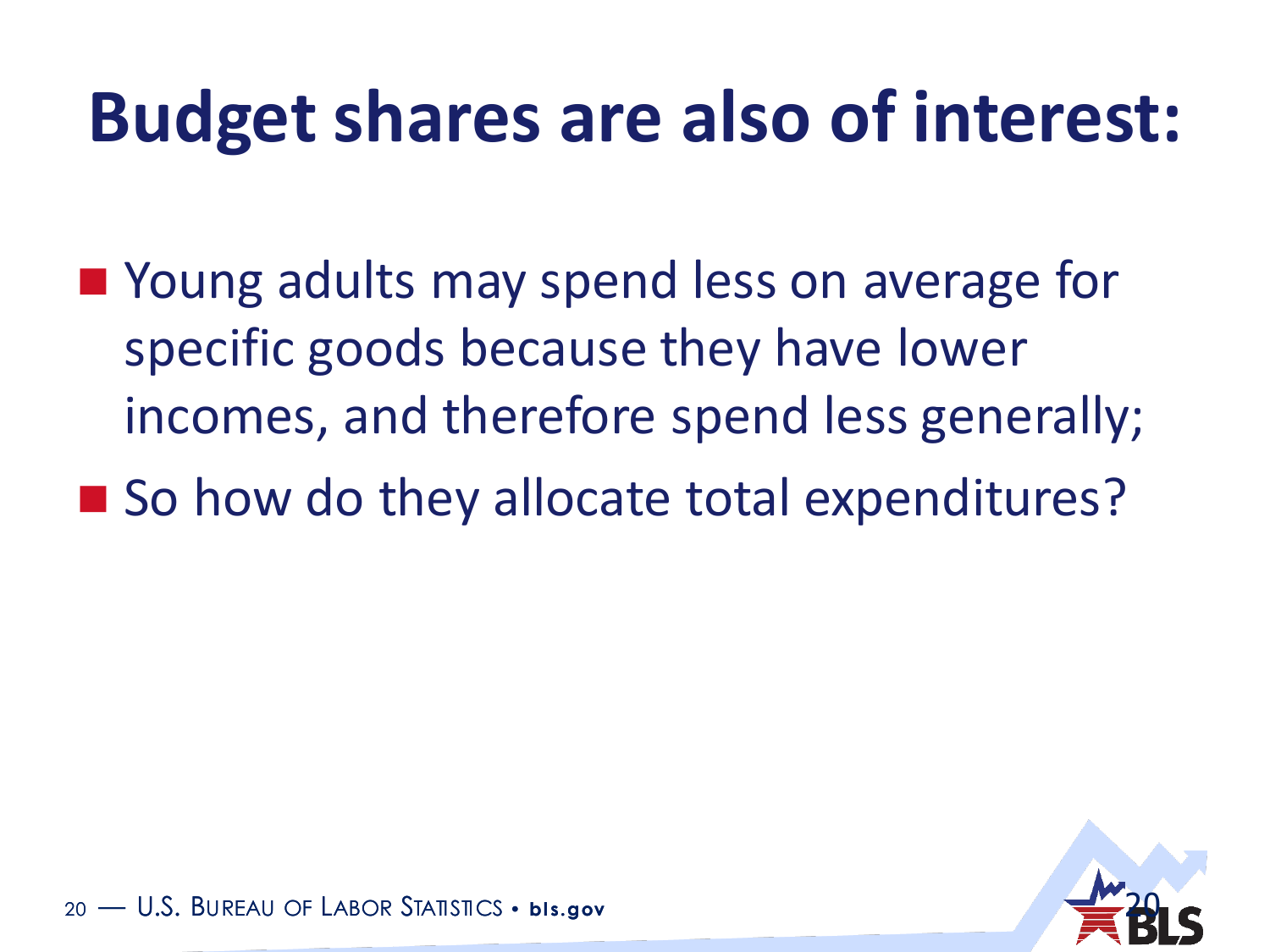#### **Shares allocated to alcohol and tobacco are small…**

#### Shares of Total Expenditures Allocated to Alcohol and Tobacco by Age Groups, 2013

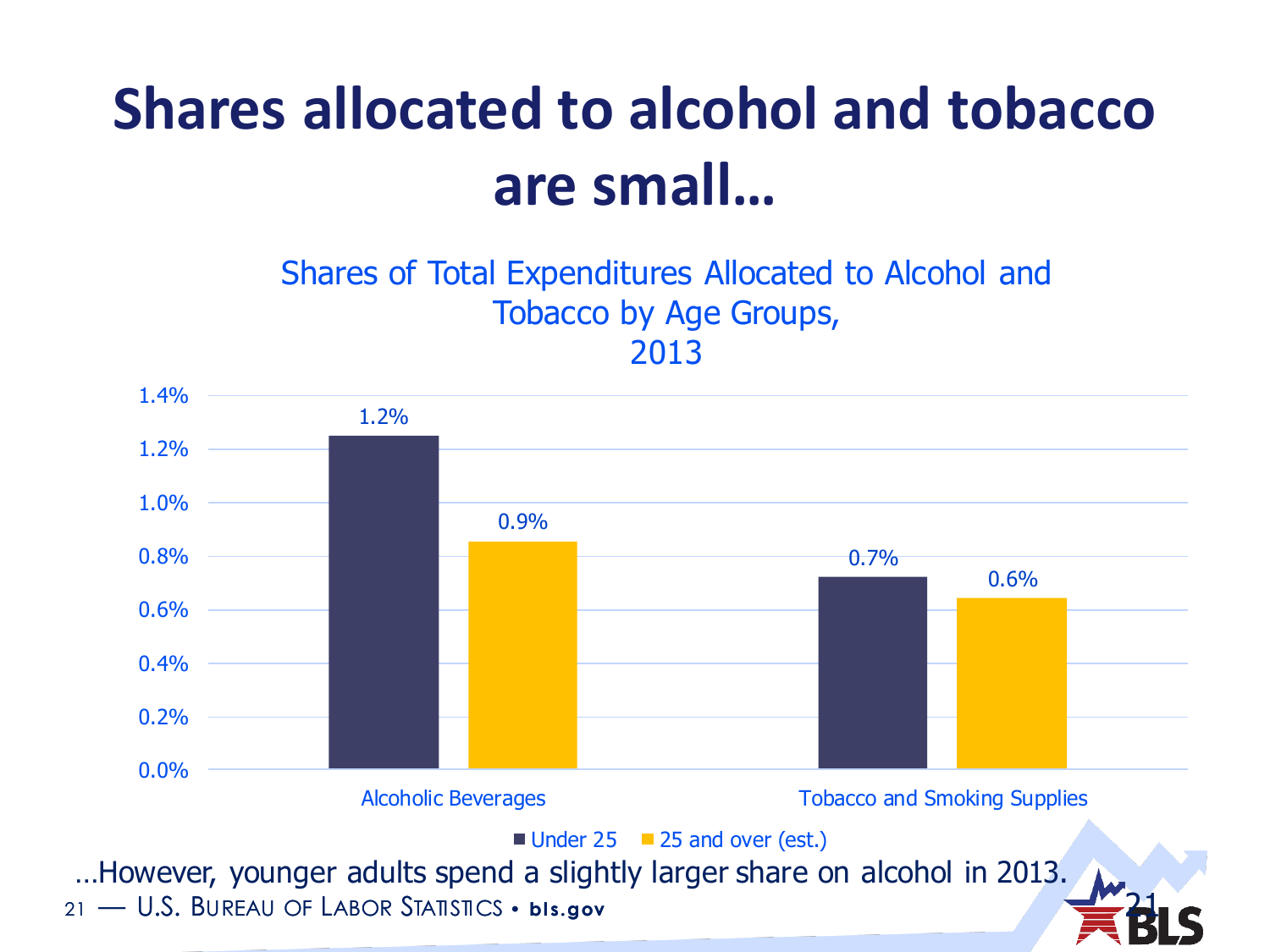#### **Food away from home is more interesting:**

#### Shares of Total Expenditures Allocated to Alcohol and Tobacco by Age Groups, 2013



Food away from home

22

Under 25 25 and over (est.)

Young adults spend less (\$2,096) in absolute dollars than other consumers (\$2,662), but this accounts for a larger share of their total expenditures.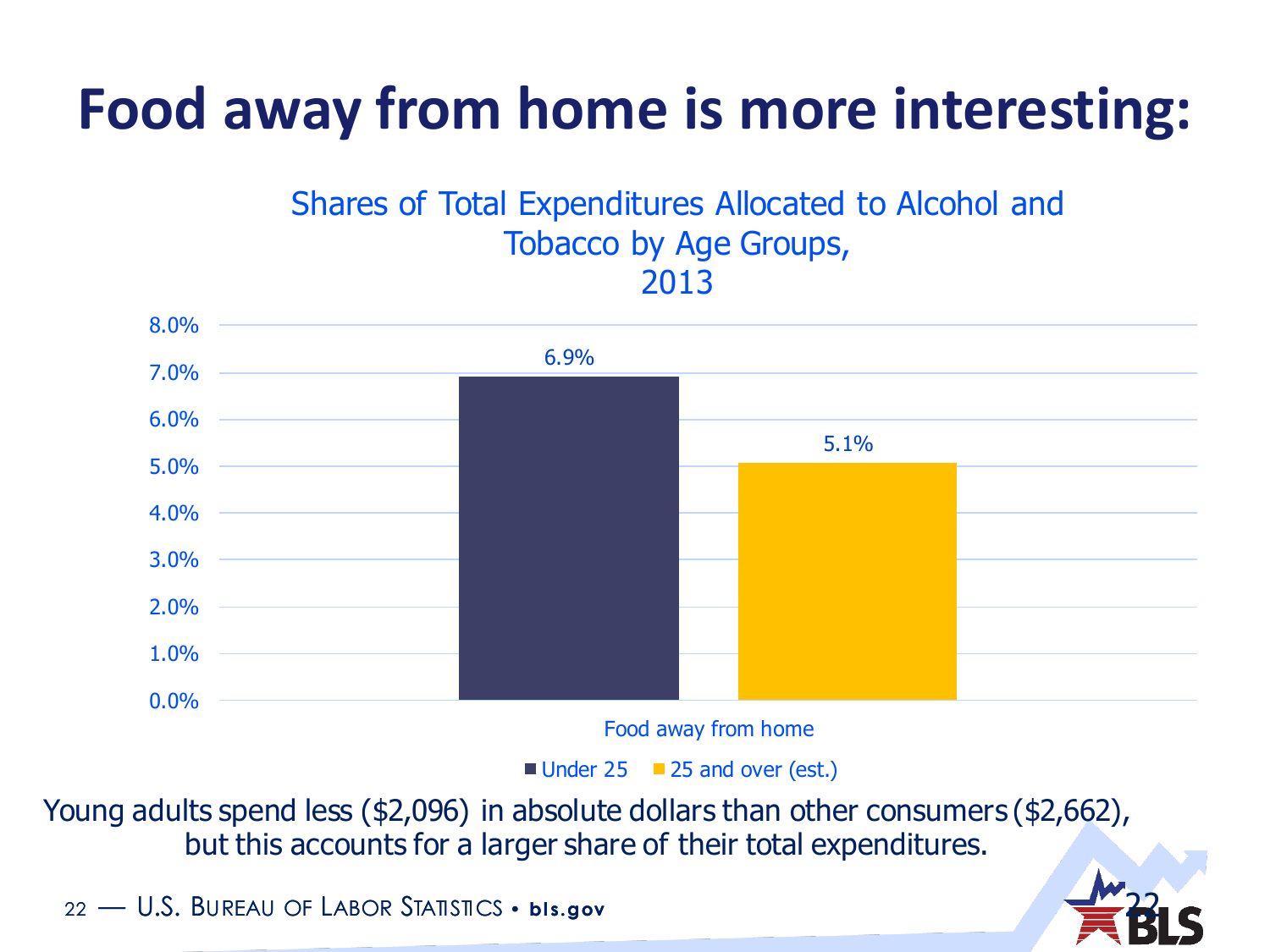

#### **…Food away from home accounts for a larger share of the food budget than food at home.**

23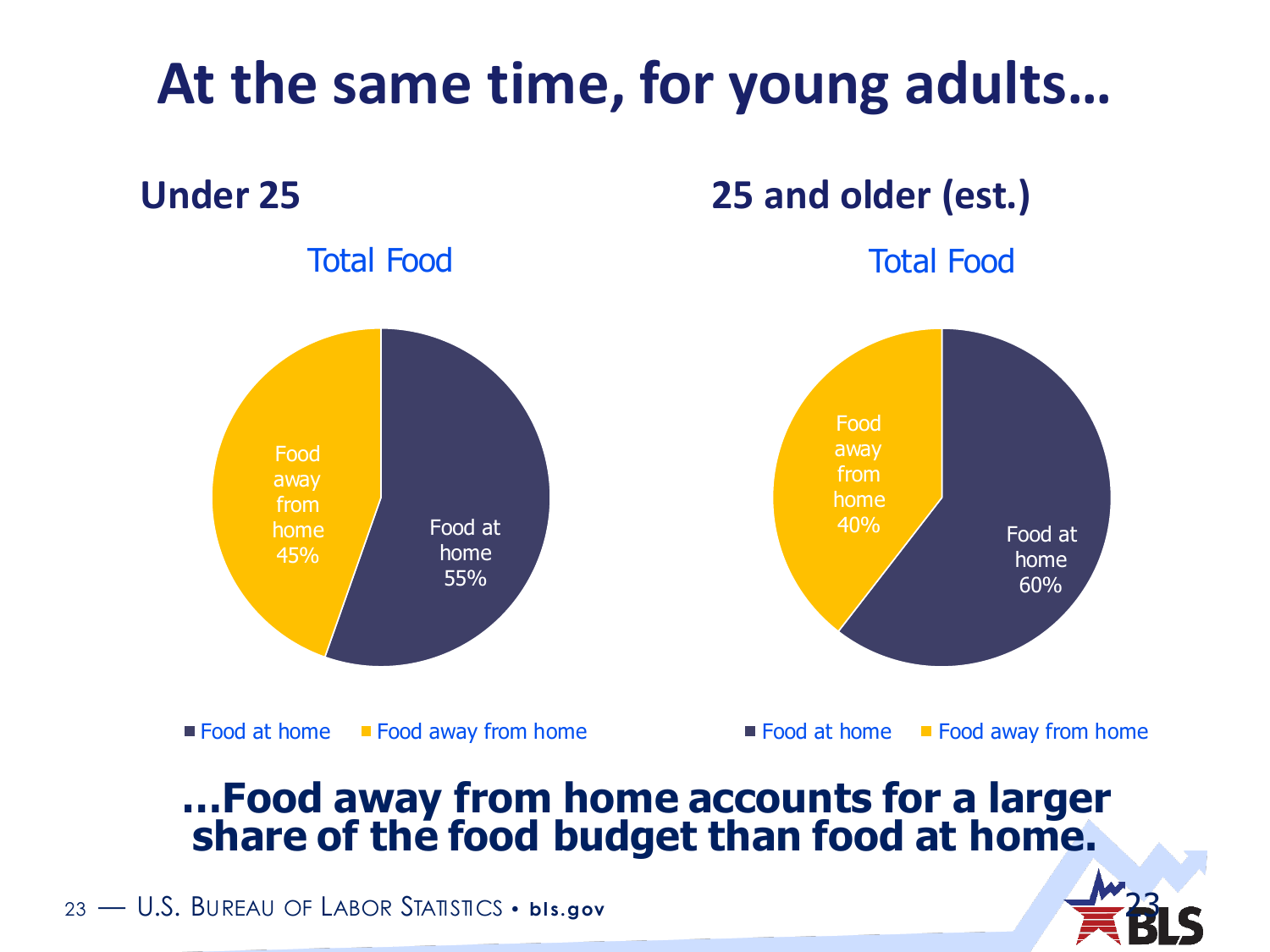# **Note that these figures do not control for:**

- **Price change. However, even if they do (say,** by dividing each year's value by its CPI) the general observations will not change (both generally rise or fall, e.g.), even if the shape of the curve may
- **Percent reporting (although similarities for** expenditures examined mitigates problem)

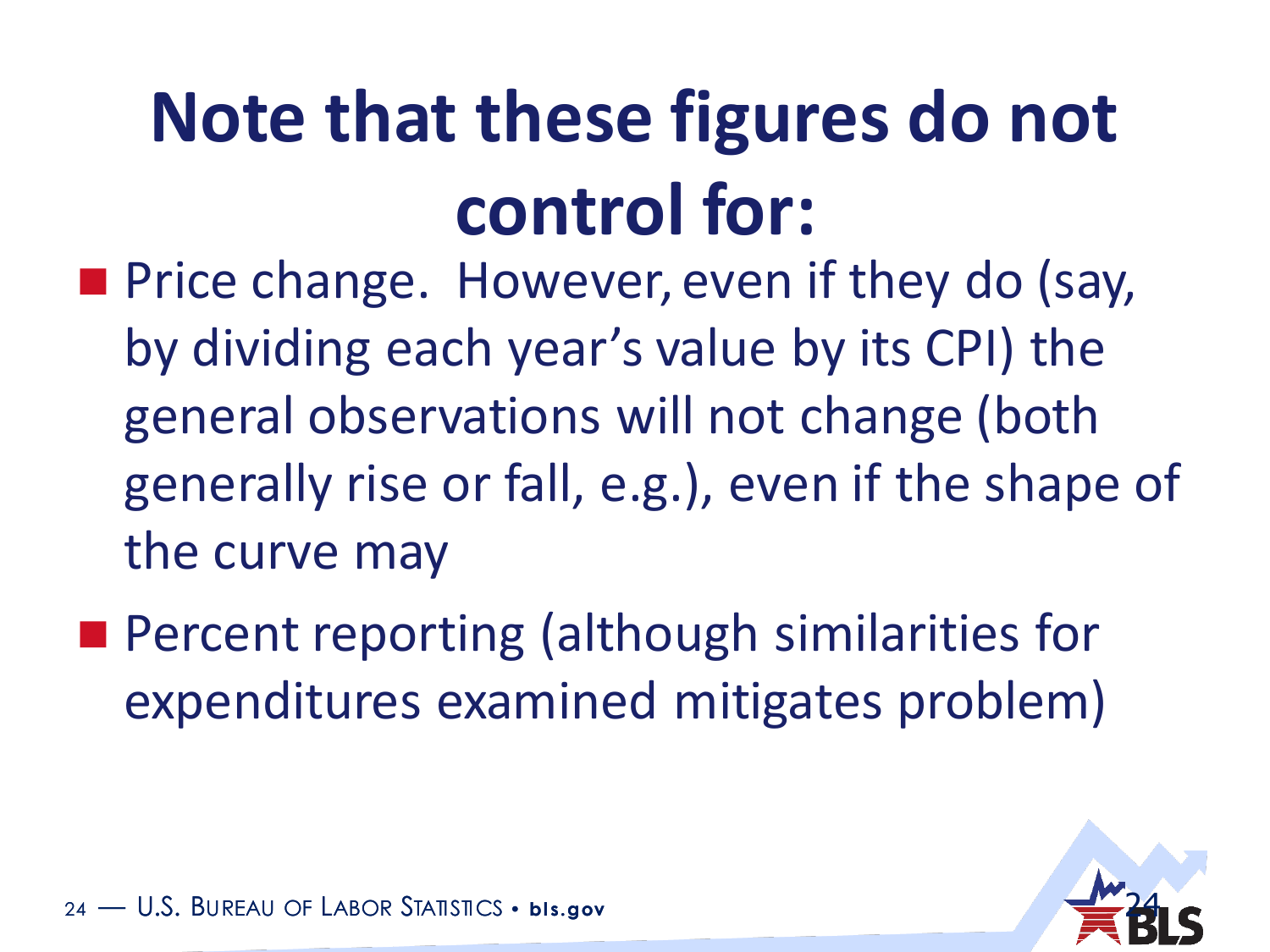## **Nor do they control for:**

- **Demographics** 
	- $\blacktriangleright$  Income
	- $\blacktriangleright$  Family size
- Some of this is why regression is useful.
	- ▶ Logit or probit to predict probability of purchase
	- ▶ OLS or other technique to estimate marginal propensity to consume and income elasticity

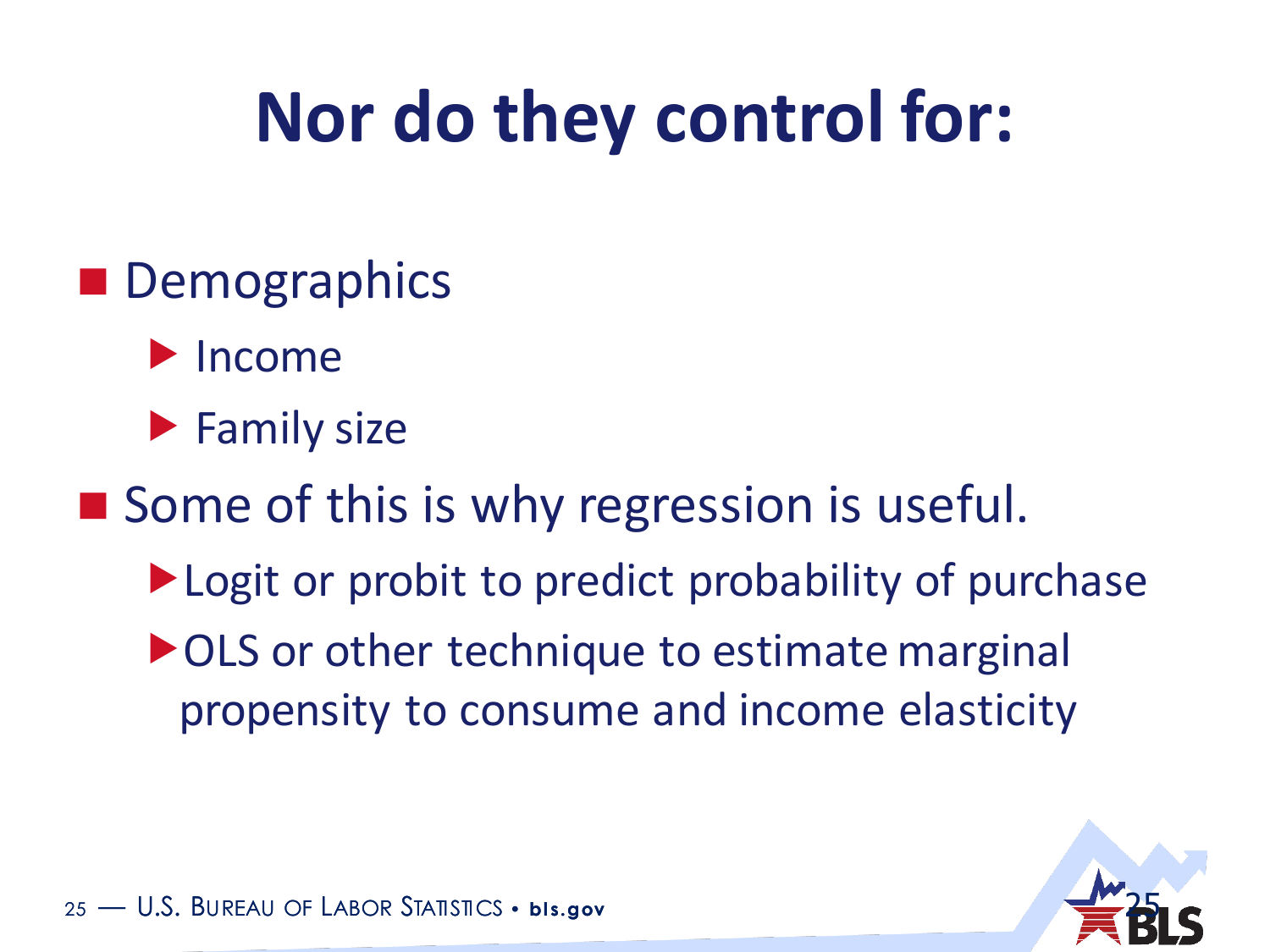### **In addition, other expenditures are worth study:**

#### $\blacksquare$  Health care

- $\blacktriangleright$  Insurance
- ▶ Medical supplies
- Medical services
- ▶ Drugs (prescription and nonprescription)
- Sports, recreation, and exercise equipment

#### **Food at home**

- Fresh fruits
- $\blacktriangleright$  Fresh vegetables
- $\blacktriangleright$  Potato chips and other snacks
- 26 U.S. BUREAU OF LABOR STATISTICS · bls.gov

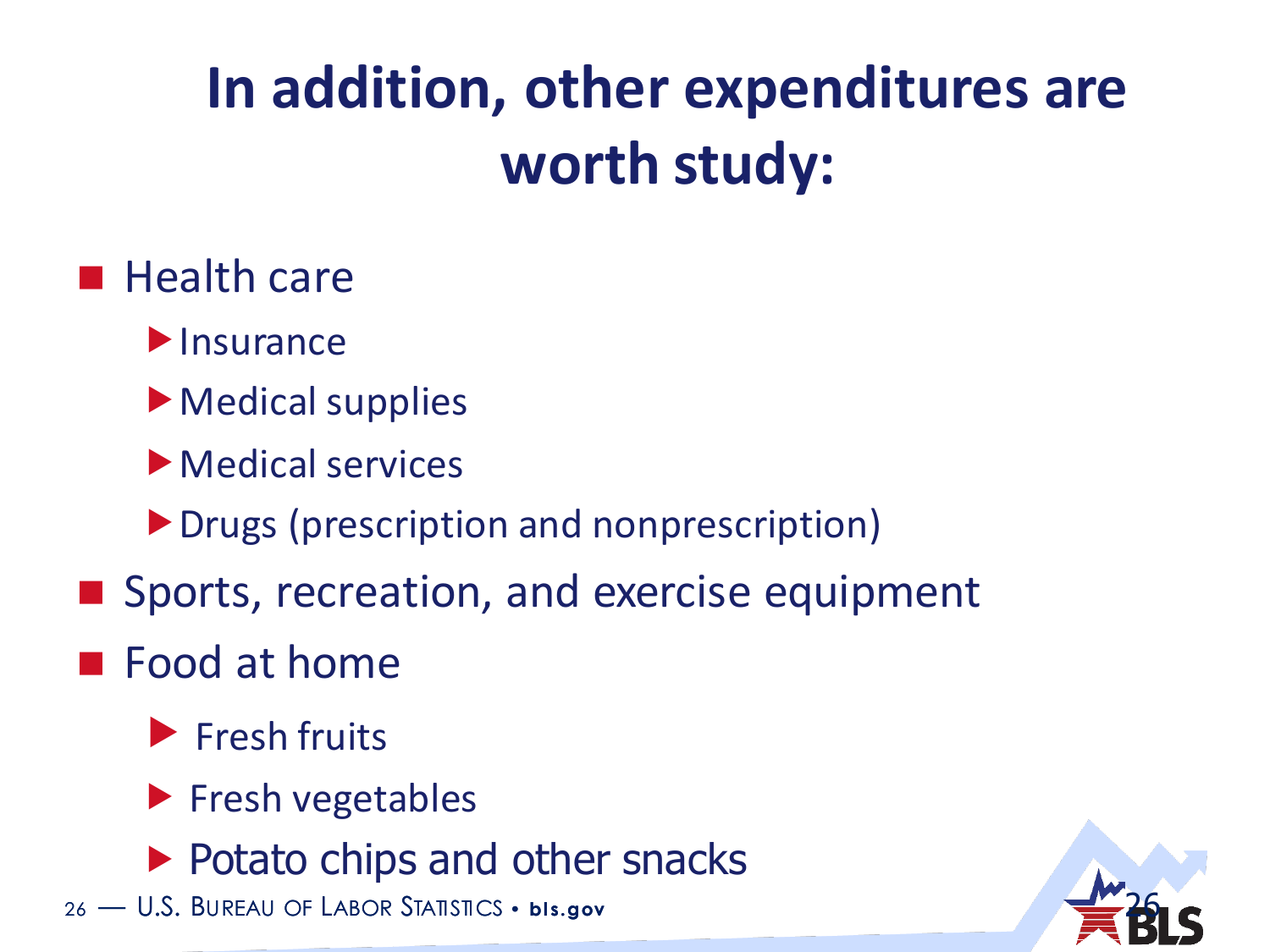# But as this is a work in progress...

#### ... Regression and other analyses are left for...

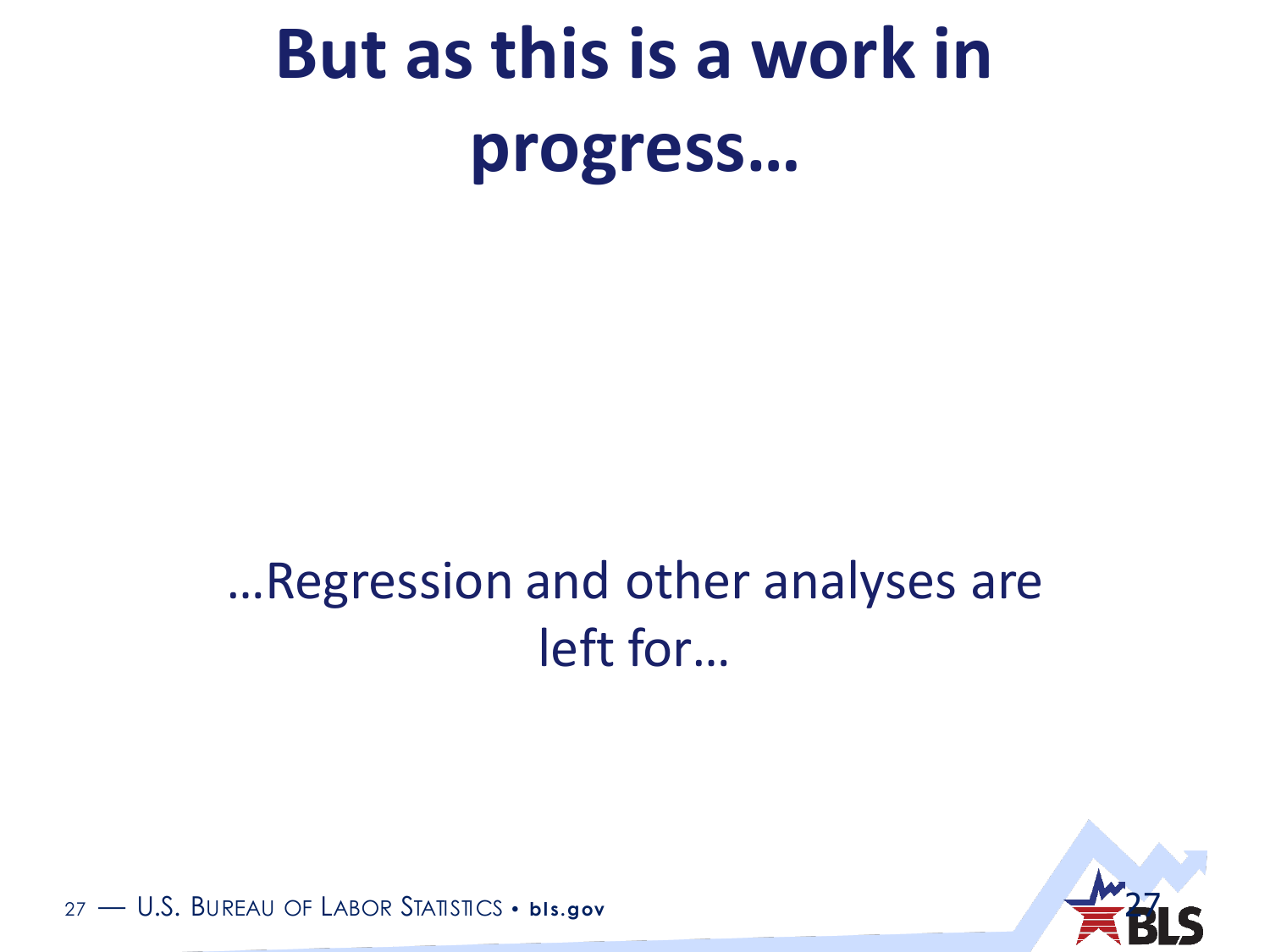#### ...FUTURE WORK.



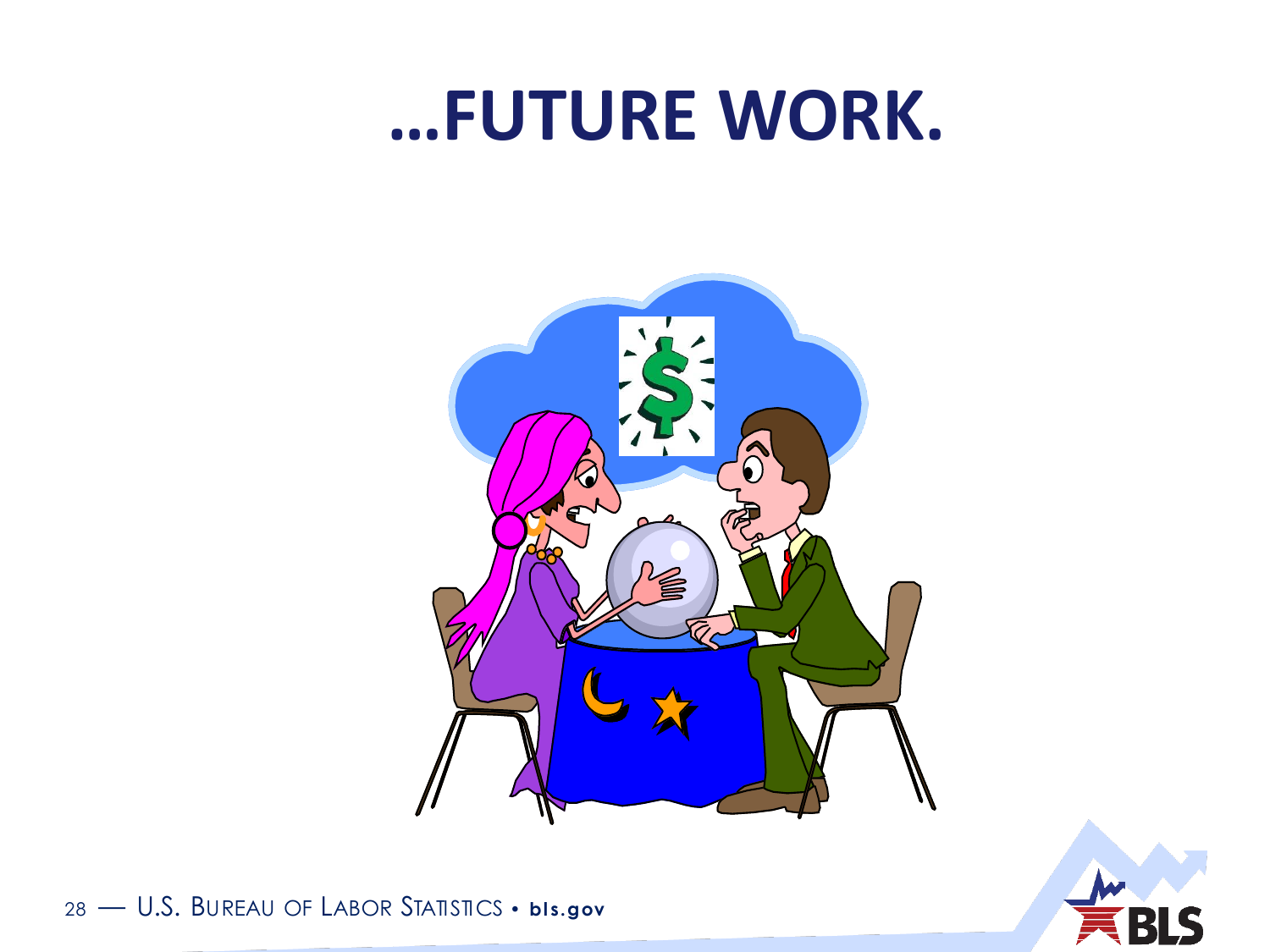## **Comments/Suggestions are** welcome!